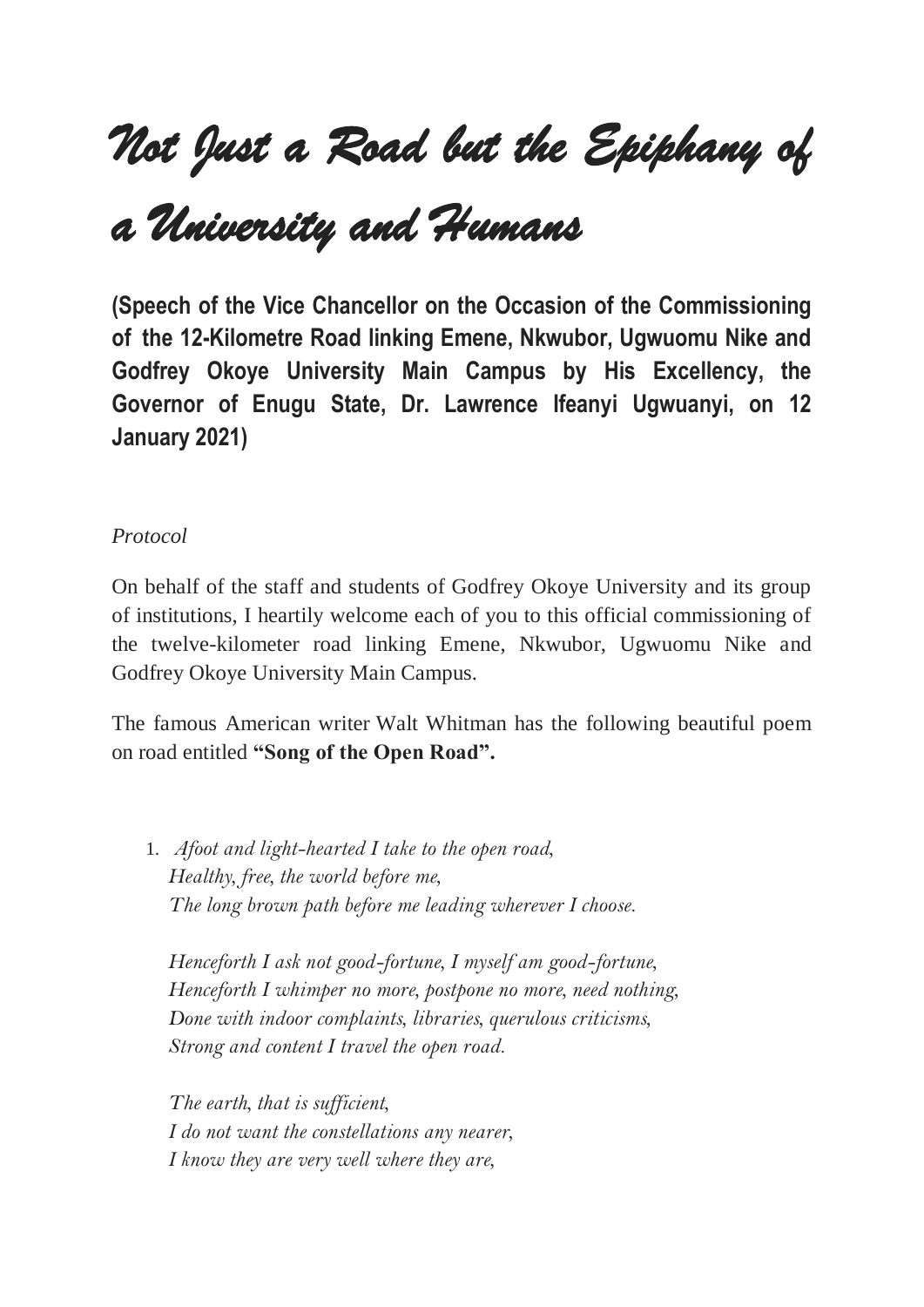*I know they suffice for those who belong to them.*

*(Still here I carry my old delicious burdens, I carry them, men and women, I carry them with me wherever I go, I swear it is impossible for me to get rid of them, I am fill'd with them, and I will fill them in return.)*

2. *You road I enter upon and look around, I believe you are not all that is here, I believe that much unseen is also here.*

*Here the profound lesson of reception, nor preference nor denial, The black with his woolly head, the felon, the diseas'd, the illiterate person, are not denied;*

*The birth, the hasting after the physician, the beggar's tramp, the drunkard's stagger, the laughing party of mechanics,*

*The escaped youth, the rich person's carriage, the fop, the eloping couple,*

*The early market-man, the hearse, the moving of furniture into the town, the return back from the town, They pass, I also pass, anything passes, none can be interdicted, None but are accepted, none but shall be dear to me.*

I am particularly attracted by the second line in the first stanza "healthy, free, the world before me". This is the profound meaning and symbolism of this road. It opens the doors and windows of variegated and multifaceted opportunities for human interactions of all shapes and colours: academic, religious, economic, political, cultural and social. This road therefore is more than the long, black, serpentine 12-kilometer line that runs from Adoration Junction to the main gate of Godfrey Okoye University. This is a fact that is echoed in the following lines of this poem:

*You road I enter upon and look around, I believe you are not all that is here, I believe that much unseen is also here.*

There is more to this road that meets the human eye. This road is all forms of interactions and human convivialities. It is therefore not just a road but life, defined and redefined, shaped and reshaped. And perhaps life transmogrified.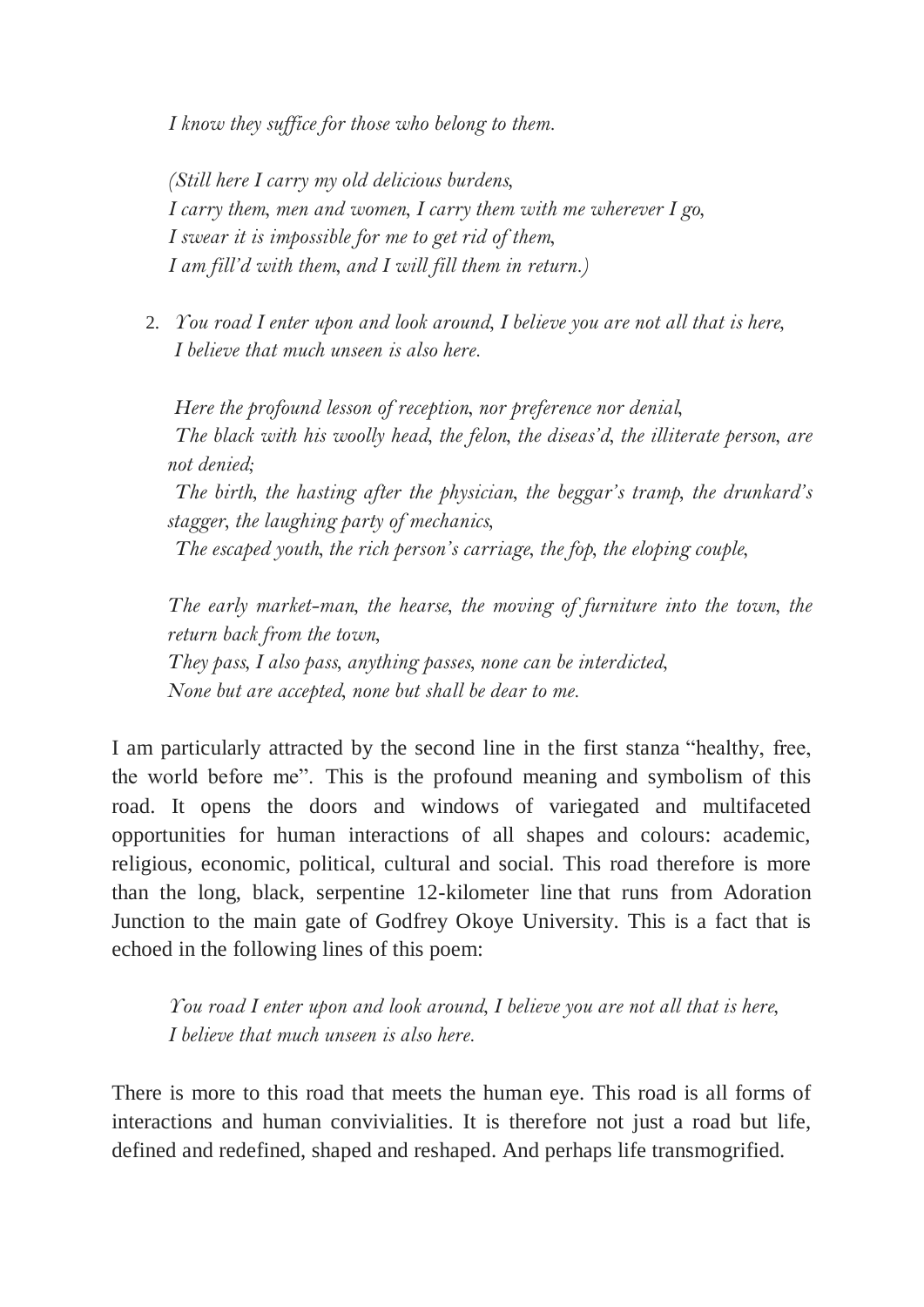It is important to say all this, so that you will understand what the Enugu State Government under this loving, caring, deeply religious, indescribably generous, politically sagacious, and unwaveringly focused Governor has done for Emene, Nkwubor, Ugwuomu Nike and Godfrey Okoye University. With this road all levels of human interactions have been smoothened like the beautiful asphalt of the road. With this road the economic life of all the communities will be improved tremendously and blossom incandescently like Flame of the Forest. With this road social life has been transformed into a joyful human experience. With this road religious gatherings and devotions will catch the pentecostal flame and Pauline zeal. With this road an olive branch of invitation as well as a warm embrace has been given by this administration under our beloved Governor to more than 20 European companies that will be domiciled in the GO Uni-European Business Park of Godfrey Okoye University. With this road the development of the main campus of Godfrey Okoye University with the planned best medical faculty in Nigeria will zoom off like Usain Bolt. With this road Enugu State has improved the value of all the landed properties in this beautiful part of our beloved State. With this road our Governor has written his name in gold and in the hearts of the people of Emene, Nkwubor, Ugwuomu Nike and Godfrey Okoye University, and of course in my heart.

One piece of narrative around this road is the beauty of the private sector (in this case a Church institution) - government partnership. This Governor, with the present administration of Enugu State, has never failed to underscore the importance of a friendly handshake of the private sector and the public sector, a handshake that will be mutually beneficial to both. This road is a testimony to the benefits of such a handshake. The Enugu State Government stretched its financial hand and invited Godfrey Okoye University to do this road. Godfrey Okoye University, filled with gratitude and encouraged by such deep trust and goodwill on the part of government, embarked on this project that is worth about one billion five hundred million (N1,500,000,000) Naira and completed it in December last year.

But the beauty of the narrative of this road is not just in its plot that involves the Enugu State Government and our university but also in its theme of sense of ownership and "stakeholder spirit" which this unique plot has brought to this road. This road will be taken care of today and tomorrow because Godfrey Okoye University will always see itself as a stakeholder. Also the communities should never call this road Government road (*ụzọ Gọọmentị*) but rather "our